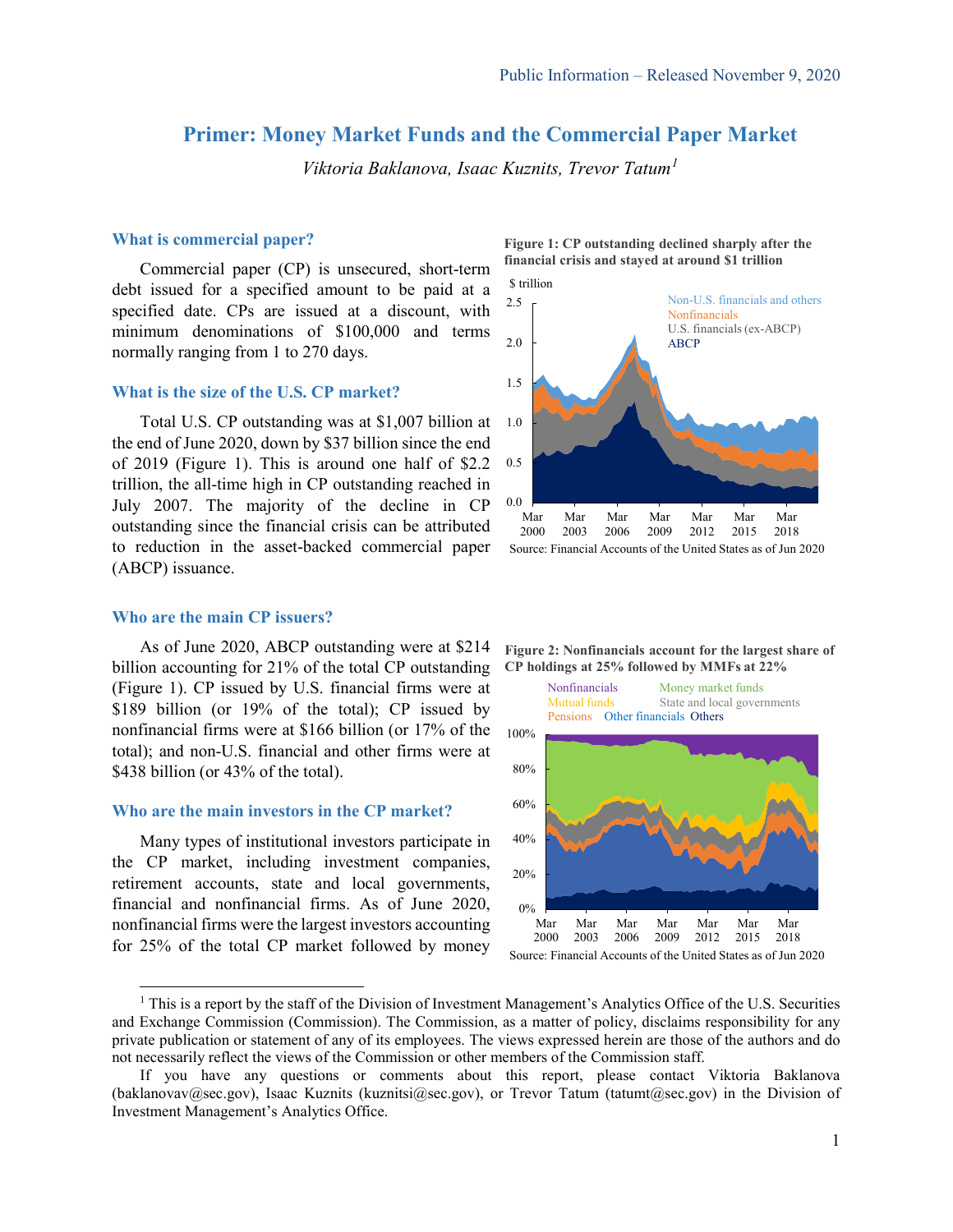market funds (MMFs) at 22% (Figure 2). Investments by financial firms were at 19% of the total. Other large CP investors are mutual funds (ex-MMFs) at 10%, state and local governments at 7% and pension accounts at 5%. The "Others" category includes smaller CP investors that collectively account for around 13% of the total CP outstanding.

The investor base in the CP market has changed over time. For example, MMFs used to account for a substantially larger share of the CP market at close to 47% in September 2001. Over the last 20 years, MMF participation in the CP market has declined markedly. One reason for the decline is that assets under management in government MMFs, which do not invest in the CP market, have grown (Figure 3). [2](#page-1-0) Assets in prime MMFs have declined resulting in lower demand

\$ trillion **Figure 3: Total MMF assets reached \$5.2 trillion in April, up 29% from February levels** 



for CP from MMFs. [3](#page-1-1) On the other hand, CP investments of nonfinancial corporations have increased almost six-fold since 2000 to \$250 billion in June 2020 (or 25% of the total CP market) from \$46 billion in March 2000 (or 3% of the total CP market).

#### **What happened in the CP market in mid-March 2020?**

In mid-March 2020, CP rates increased, which is normally associated with a lack of investor demand (Figure 4). However, the broad scope of market developments at the onset of the COVID-19 pandemic complicates the attribution analysis. Corporate investors in the CP market may have reduced their allocations in anticipation of reduction in revenues. MMFs and mutual funds may have decreased their CP investments in anticipation of investor redemptions. Available data show that prime MMFs and short-term

**Figure 4: CP rates spiked in mid-March, but remained subdued in the recent months** 



and ultra-short corporate bond mutual funds experienced significant outflows in March (Figures 5 and 6). Prime MMFs lost around 11% of their net assets in March. Similarly, short-term and ultra-short bond mutual funds lost around 10% of their assets.

At the same time, some CP issuers may have turned to the CP market to bridge their funding needs. Overall, the CP outstanding increased in the first quarter of 2020 by \$44 billion, despite the spike in the CP rates. During the second quarter, CP issuers had fewer immediate

<span id="page-1-0"></span><sup>&</sup>lt;sup>2</sup> Government MMFs invest 99.5% or more of their total assets in short-term Treasury securities, securities issued by governmental agencies, repurchase agreements backed by these securities, or cash.

<span id="page-1-1"></span><sup>&</sup>lt;sup>3</sup> Prime MMFs can invest in a broad range of short-term, high quality assets such as U.S. Treasury bills, federal agency notes, certificates of deposit, corporate commercial paper, repurchase agreements, and obligations of states, cities, or other types of municipal agencies.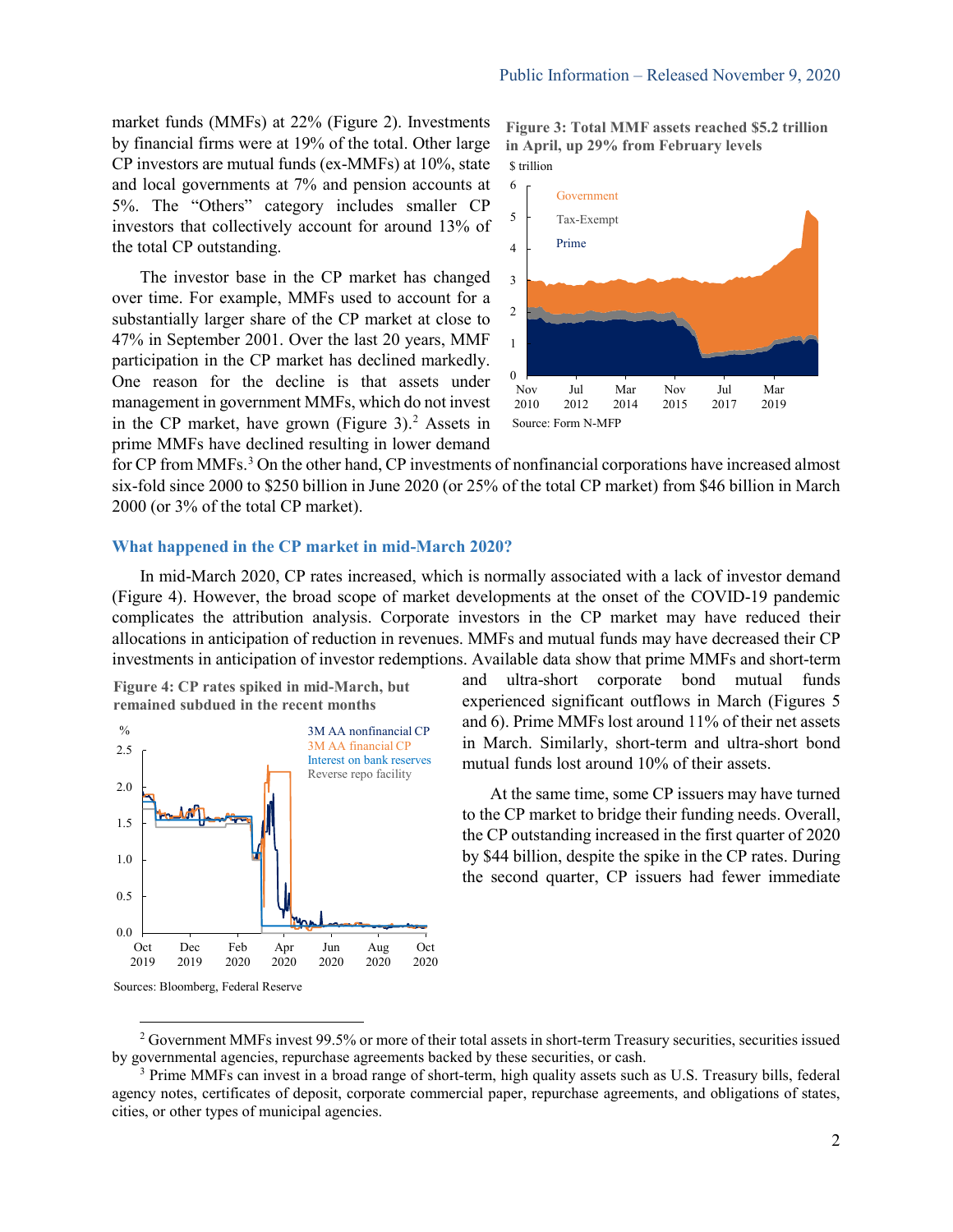borrowing needs amidst reduced economic activity and the CP outstandinding declined by \$82 billion.<sup>[4](#page-2-0)</sup>





valuation changes. Source: Form N-MFP

**Figure 6: Short-term and ultrashort corporate bond mutual funds experienced significant outflows in March and reversal of flows in subsequent months** 



Note: ETF - exchange-traded funds. Source: Morningstar

# **What was the impact of the Federal Reserve's Money Market Fund Liqudity Facility?**

The Federal Reserve established the Money Market Mutual Fund Liquidity Facility (MMLF) on March 18, 2020, to broaden its program of support for the flow of credit to households and businesses.<sup>[5](#page-2-1)</sup> MMLF makes loans available to banks to finance assets purchased from prime and tax-exempt MMFs. MMLF started its operations on March 23 and initially intended to provide loans for purchases of CPs, but was extended to included purchases of certificates of deposit (CDs) and certain municipal securities. MMLF also enabled banks that purchased assets from affiliated MMFs to finance these purchases with loans from MMLF. In addition, since March, financial regulatory agencies have announced multiple emergency relief provisions for banks, advisers and funds. Following these actions, both market conditions and broader economic conditions in the U.S. appeared to improve.

The outstanding amount of MMLF loans has been declining since April. The maximum MMLF utilization reached \$51 billion in the first two weeks of April, or under 5% of the net assets in eligible MMFs. For context, lending by a similar Asset-Backed Commercial Paper Money Market Mutual Fund Liquidity Facility (AMLF) utilized in September 2008 reached about \$150 billion in its first 10 days of operation, or around 7.5% of assets in prime MMFs at that time.<sup>[6](#page-2-2)</sup> As of September 30, 2020, the total amount of oustanding MMLF loans was around \$7 billion; MMLF accrued revenues from interest and fees

<span id="page-2-0"></span><sup>&</sup>lt;sup>4</sup> Additional information about the effects of the COVID-19 economic shock on the CP market can be found in the SEC staff report entitled ["U.S. Credit Markets: Interconnectedness and the Effects of the COVID-19 Economic](https://www.sec.gov/files/US-Credit-Markets_COVID-19_Report.pdf)  [Shock."](https://www.sec.gov/files/US-Credit-Markets_COVID-19_Report.pdf)

<span id="page-2-2"></span><span id="page-2-1"></span><sup>&</sup>lt;sup>5</sup> See the description of **MMLF**. In the Coronavirus Aid, Relief, and Economic Security Act (H.R. 748, CARES Act), signed into law as P.L. 116-136 on March 27, 2020, Congress appropriated up to \$500 billion for the Treasury's Exchange Stabilization Fund (ESF) to support Fed programs and temporarily permitted the use of the ESF to guarantee the money market fund industry. With respect to MMLF, the ESF provided \$10 billion as credit protection to the Fed.

<sup>&</sup>lt;sup>6</sup> See analysis of AMLF utilizatio[n here.](https://www.bostonfed.org/home/publications/risk-and-policy-analysis/2010/how-effective-were-the-federal-reserve-emergency-liquidity-facilities-evidence-from-the-asset-backed-commercial-paper-money-market-mutual-fund-liquidity-facility.aspx)